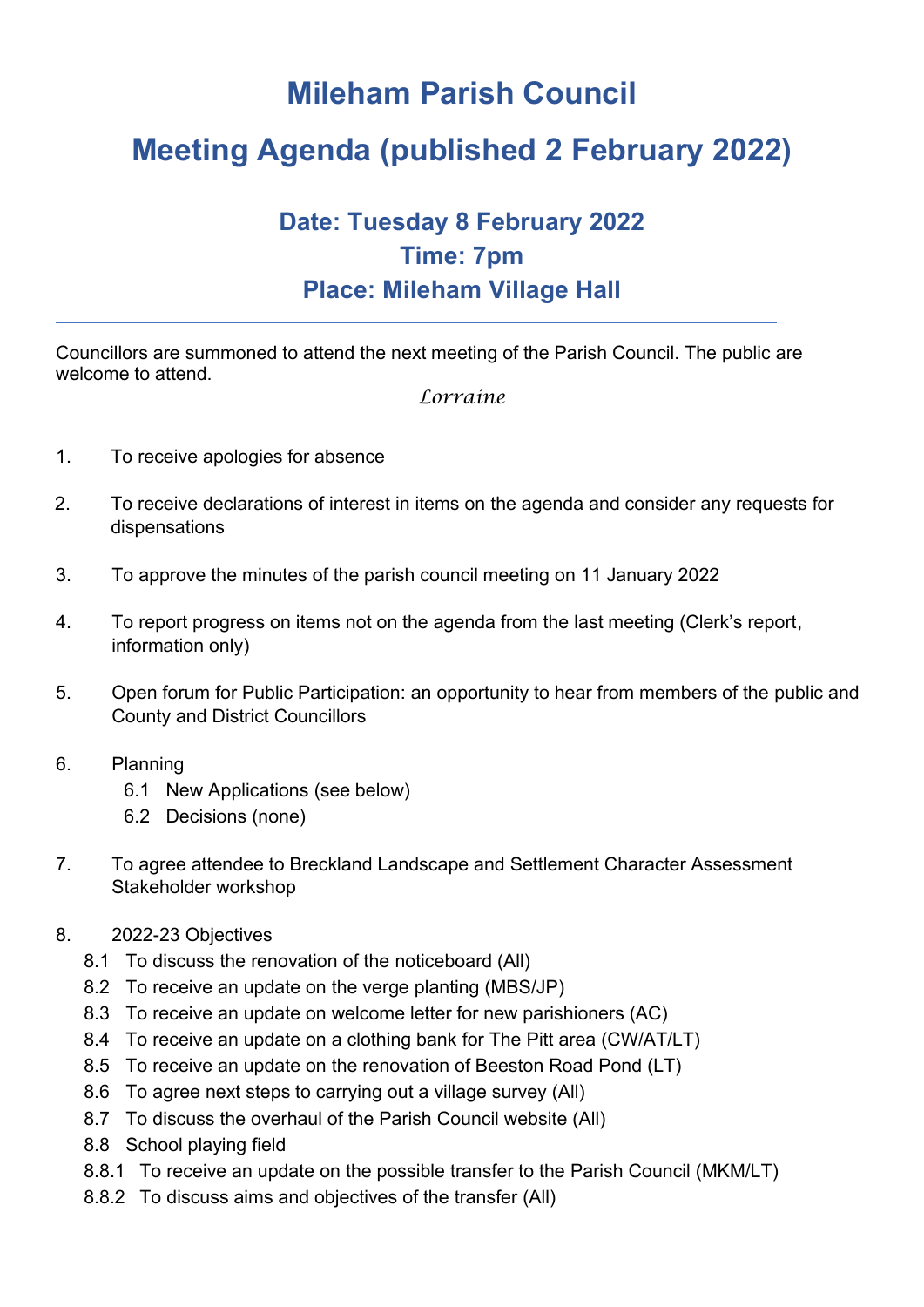- 9. Traffic
	- 9.1 To receive SAM2 data (CW/AT)
	- 9.2 To agree named councillor volunteer(s) for SAM2 coordinator
	- 9.3 To discuss setting up a Speedwatch group (AT)
- 10. To discuss the Community Benefit Fund/Vattenfall (JP)
- 11. To discuss a village litter pick (JP)
- 12. To agree village garage sale (AT)
- 13. To agree whether to proceed with the installation of the trod at Stanfield Road (MBS)
- 14. To discuss the requirement for a village handyman (All)
- 15. Finance
	- 15.1 To approve the payment list
	- 15.2 To agree the closure of Barclay's bank accounts

#### 16. Staff & training

- 16.1 To review clerk's timesheet
- 16.2 To agree clerk's additional employment
- 16.3 To agree attendees to Norfolk Parish Training & Support update seminar
- 17. Correspondence (information only)
	- 17.1 Safer Neighbourhood Action Panel (SNAP) community update
	- 17.2 Breckland District and Norfolk County Council's grass cutting
	- 17.3 Norwich Western Link update
- 18. To receive items for the next meeting agenda 8 March 2022

#### **To pass a resolution (under the Public Admission to Meetings Act 1960) to exclude members of the public and press for the following confidential item:**

- 19. To consider quotes and agree insurance policy for 2022-23
- 20. To consider quotes and agree grass contractor for 2022-23